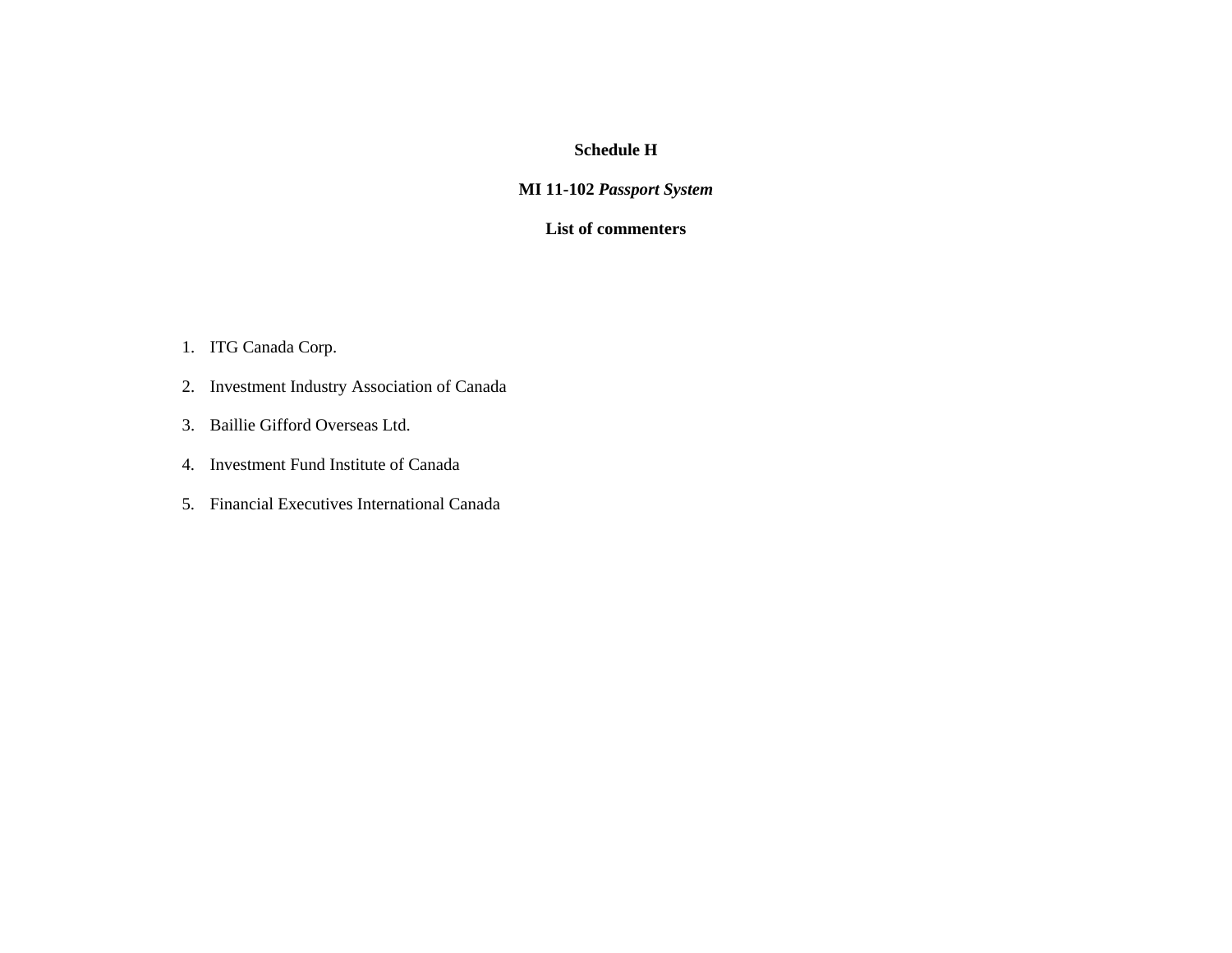## **Summary of comments and responses on the amendments to MI 11-102** *Passport System* **(MI 11-102)**

Passport regulators adopted MI 11-102 on March 17, 2008 to establish the passport system for issuers - covering continuous disclosure, prospectuses and discretionary exemptions. When MI 11-102 was first published for comment on March 28, 2007, it also included provisions to provide a passport for registrants. We published the passport for registrants for comment for a second time on July 18, 2008. The following summarizes and responds to the comments on the second publication of the passport system for registrants.<sup>[1](#page-1-0)</sup>

| # | Themes  | Comments                                                                                                                                                                                                                                                                                                                                                                                                                                                                                                          | <b>Responses</b>                                                                                                                                                                                                                                                                                                                                                                                                                                                                                                                                                                             |
|---|---------|-------------------------------------------------------------------------------------------------------------------------------------------------------------------------------------------------------------------------------------------------------------------------------------------------------------------------------------------------------------------------------------------------------------------------------------------------------------------------------------------------------------------|----------------------------------------------------------------------------------------------------------------------------------------------------------------------------------------------------------------------------------------------------------------------------------------------------------------------------------------------------------------------------------------------------------------------------------------------------------------------------------------------------------------------------------------------------------------------------------------------|
|   | General | CSA received five comment letters on the second<br>publication for comment of the proposed passport<br>for registrants.                                                                                                                                                                                                                                                                                                                                                                                           |                                                                                                                                                                                                                                                                                                                                                                                                                                                                                                                                                                                              |
|   |         | All commenters supported the CSA's efforts to<br>harmonize, simplify and streamline the registration<br>regime and thought that passport is an important<br>step forward to more effective and efficient<br>regulation in Canada. However, three commenters<br>also said that passport does not go far enough.<br>They encouraged CSA to work toward a further<br>evolution of the Canadian regulatory structure.<br>Two of them specifically called for a single<br>national regulator and a single set of laws. | The amendments to MI 11-102 implement the second<br>phase of the passport system for registrants (passport<br>for registrants) contemplated in the<br>Provincial/Territorial Memorandum of Understanding<br>regarding Securities Regulation (MOU). The objective<br>of the MOU is to set up a system that gives a single<br>window of access to market participants in areas where<br>securities laws are already highly harmonized or could<br>be harmonized quickly. The structural changes two<br>commenters suggested are not within the powers of<br>securities regulators to consider. |

<span id="page-1-0"></span><sup>&</sup>lt;sup>1</sup>The comment letters are available on the Alberta Securities Commission website at www.albertasecurities.com.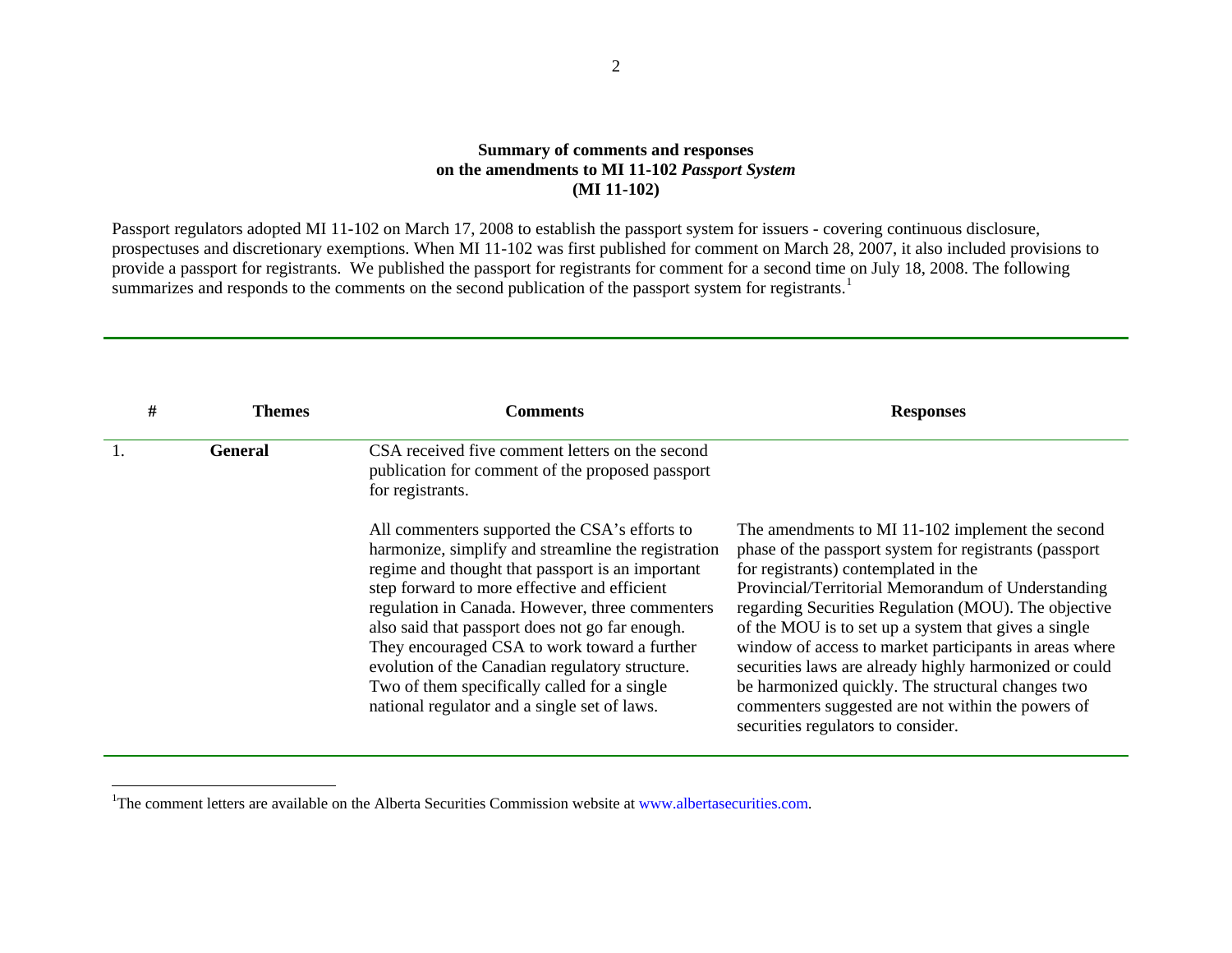| #  | <b>Themes</b>                               | <b>Comments</b>                                                                                                                                                                                                                                                                                                                                                                                                                                                          | <b>Responses</b>                                                                                                                                                                                                                                                                                                                                                                                                                                                                                                                                                                                                                                                                                                                                                                                                                                                                                                                                                                                                                                  |
|----|---------------------------------------------|--------------------------------------------------------------------------------------------------------------------------------------------------------------------------------------------------------------------------------------------------------------------------------------------------------------------------------------------------------------------------------------------------------------------------------------------------------------------------|---------------------------------------------------------------------------------------------------------------------------------------------------------------------------------------------------------------------------------------------------------------------------------------------------------------------------------------------------------------------------------------------------------------------------------------------------------------------------------------------------------------------------------------------------------------------------------------------------------------------------------------------------------------------------------------------------------------------------------------------------------------------------------------------------------------------------------------------------------------------------------------------------------------------------------------------------------------------------------------------------------------------------------------------------|
|    |                                             | One commenter said that harmonization,<br>simplification and streamlining of the registration<br>regime would help international firms operating in<br>Canada by simplifying the regulatory environment.                                                                                                                                                                                                                                                                 | CSA continues to work on harmonizing, simplifying<br>and streamlining regulatory requirements. Phase 2 of<br>passport and the concurrent harmonization of<br>registration requirements will simplify regulation for<br>foreign firms registered in Canada.                                                                                                                                                                                                                                                                                                                                                                                                                                                                                                                                                                                                                                                                                                                                                                                        |
| 2. | <b>Inconsistencies</b><br>create complexity | Four commenters raised issues related to<br>consistency:                                                                                                                                                                                                                                                                                                                                                                                                                 |                                                                                                                                                                                                                                                                                                                                                                                                                                                                                                                                                                                                                                                                                                                                                                                                                                                                                                                                                                                                                                                   |
|    |                                             | The remaining inconsistencies in proposed<br>National Instrument 31-103 Registration<br>Requirements (NI 31-103) seriously detract<br>from the effectiveness of the proposed passport<br>for registrants. It is difficult to understand why<br>local requirements cannot be harmonized for<br>registrants that carry on business in more than<br>one jurisdiction given the size of the Canadian<br>market and the lack of any truly unique<br>regional characteristics. | Through NI 31-103 and related Act amendments<br>coming into effect at the same time as passport for<br>registrants, CSA has harmonized and streamlined<br>most of the registration requirements across<br>jurisdictions. Most of the few remaining<br>differences are readily identifiable in NI 31-103.<br>Some of these relate to structural differences in the<br>regulatory framework in some jurisdictions (e.g.<br>the regulation of mutual fund dealers in Québec, or<br>the regulation of 'exchange contracts' under the<br>securities legislation of British Columbia, Alberta,<br>Saskatchewan and New Brunswick) or result from<br>initiatives driven by specific provincial legislation<br>(e.g., labour sponsored funds). Others are technical<br>in nature and designed either<br>to harmonize substantive requirements across<br>$\circ$<br>jurisdictions (e.g., the regulation of referral<br>arrangements) or work with passport for<br>registrants (e.g., the British Columbia and<br>Manitoba approach to exempt market dealer |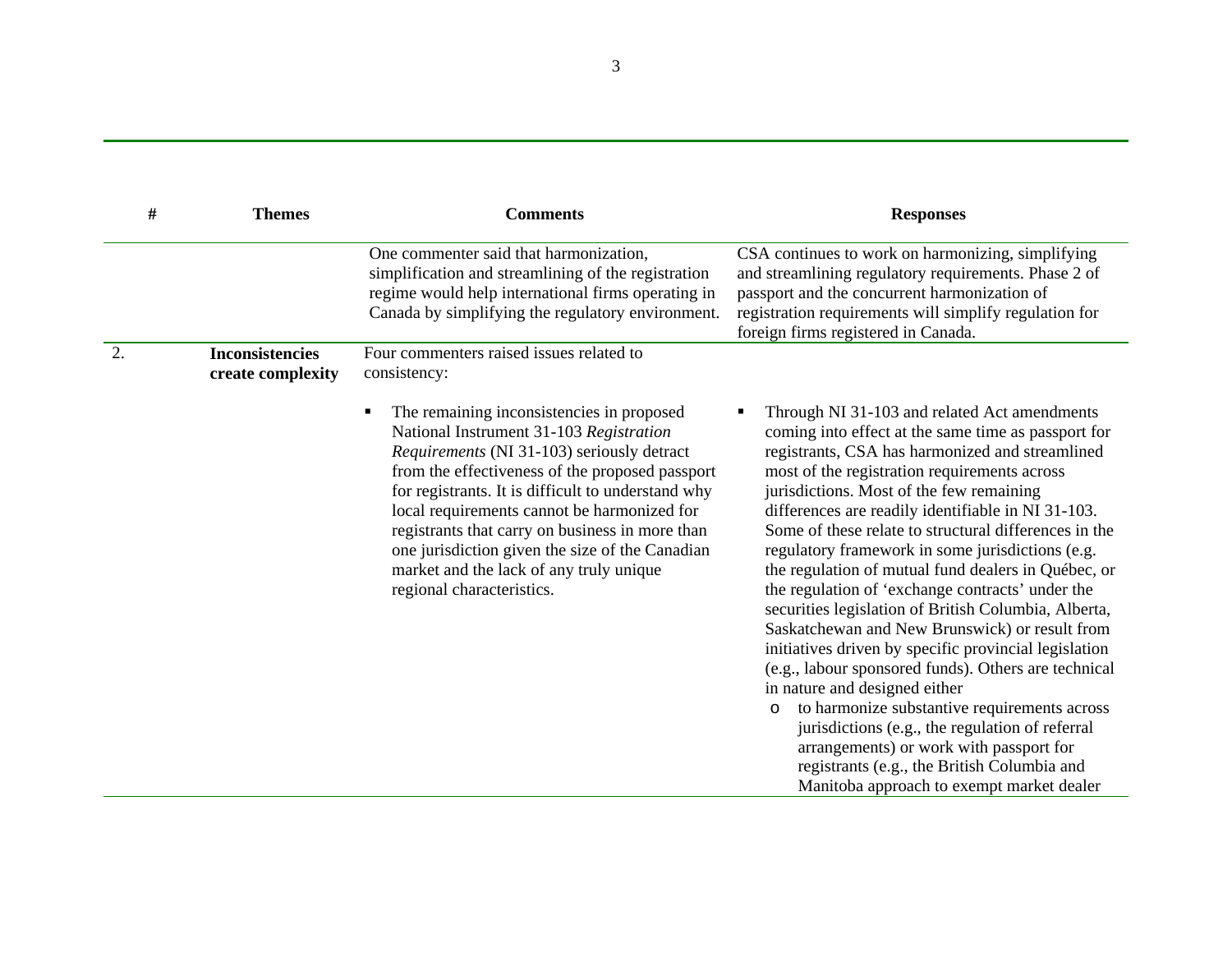| # | <b>Themes</b> | <b>Comments</b>                                                                                                                                                                                                                                                                                                                                                                                                                                                                                                               |   | <b>Responses</b>                                                                                                                                                                                                                                                                                                                                                                                                                                              |
|---|---------------|-------------------------------------------------------------------------------------------------------------------------------------------------------------------------------------------------------------------------------------------------------------------------------------------------------------------------------------------------------------------------------------------------------------------------------------------------------------------------------------------------------------------------------|---|---------------------------------------------------------------------------------------------------------------------------------------------------------------------------------------------------------------------------------------------------------------------------------------------------------------------------------------------------------------------------------------------------------------------------------------------------------------|
|   |               |                                                                                                                                                                                                                                                                                                                                                                                                                                                                                                                               |   | registration), or<br>to have no substantive/practical impact on<br>O<br>passport for registrants (e.g., the British<br>Columbia, Manitoba and New Brunswick<br>approach to the business trigger).<br>Very few reflect true differences in policy across<br>jurisdictions.                                                                                                                                                                                     |
|   | ٠             | The lack of uniformity in NI 31-103 will<br>obstruct the goals of National Policy 11-204<br>Process for Registration in Multiple<br>Jurisdictions (NP 11-204) to allow firms to<br>meet the requirements of one set of harmonized<br>laws. It appears that a firm would need only<br>comply with the requirements in its principal<br>jurisdiction, but it is unclear what requirements<br>apply when the firm is operating in a non-<br>principal jurisdiction that may have<br>implemented slightly different requirements. | ٠ | Under passport for registrants, a firm or individual<br>that registers in more than one jurisdiction is<br>subject to the law of each jurisdiction where the<br>firm or individual is registered. NI 31-103<br>consolidates, harmonizes and streamlines in one<br>instrument most of the requirements that apply to<br>registrants in all Canadian jurisdictions. The few<br>differences in these requirements are readily<br>identifiable in the instrument. |
|   |               | The proposed passport for registrants does not<br>exempt registrants from all non-harmonized<br>requirements.                                                                                                                                                                                                                                                                                                                                                                                                                 | ٠ | CSA has eliminated or harmonized all non-<br>harmonized local registration requirements that the<br>passport regulators were prepared to exempt from<br>under the passport system for registrants. The<br>regulators intend that any remaining local non-<br>harmonized requirements continue to apply in the<br>relevant jurisdictions. In many instances, the<br>remaining non-harmonized local requirements                                                |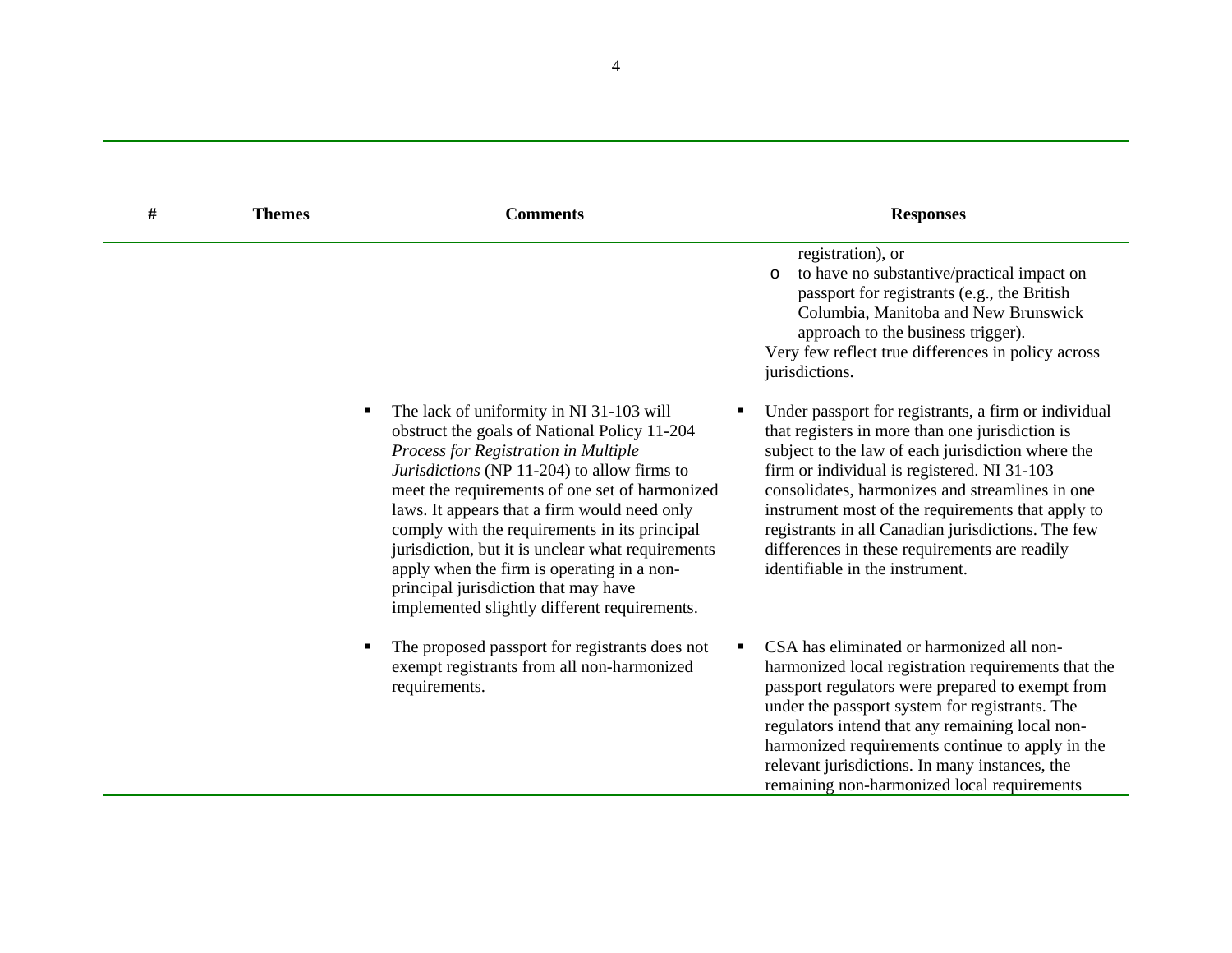| # | <b>Themes</b> | <b>Comments</b>                                                                                                                                   | <b>Responses</b>                                                                                                                                                                                                                                                                                                                                                                                                                                                                                                                                                                                                                                                                                                                                                                                                                                                                                                                                                                                                                                                                                                                                                                                        |
|---|---------------|---------------------------------------------------------------------------------------------------------------------------------------------------|---------------------------------------------------------------------------------------------------------------------------------------------------------------------------------------------------------------------------------------------------------------------------------------------------------------------------------------------------------------------------------------------------------------------------------------------------------------------------------------------------------------------------------------------------------------------------------------------------------------------------------------------------------------------------------------------------------------------------------------------------------------------------------------------------------------------------------------------------------------------------------------------------------------------------------------------------------------------------------------------------------------------------------------------------------------------------------------------------------------------------------------------------------------------------------------------------------|
|   |               |                                                                                                                                                   | apply to registrants that operate only in the local<br>jurisdiction and do not affect firms or individuals<br>registered in multiple jurisdictions. Only a few<br>non-harmonized local requirements apply to<br>registrants operating in multiple jurisdictions.                                                                                                                                                                                                                                                                                                                                                                                                                                                                                                                                                                                                                                                                                                                                                                                                                                                                                                                                        |
|   |               | It creates three different methods for<br>$\blacksquare$<br>ascertaining the principal regulator based on<br>the type of exemptive relief sought. | The principal regulator for passport for registrants<br>п<br>is the regulator in the jurisdiction where the head<br>office of the firm or the working office of the<br>individual is located. This deals with most<br>circumstances where a firm or individual seeks<br>registration under passport. To expedite the<br>registration process, MI 11-102 provides that the<br>same principal regulator will also handle an<br>application for exemption from the fit and proper<br>requirements of NI 31-103 or the registration filing<br>requirements under National Instrument 33-109<br>Registration Information made at the same time as<br>the application for registration in the principal<br>jurisdiction. If a firm or individual applies for<br>another type of relief or for relief after registration<br>in the principal jurisdiction, then the principal<br>regulator is determined in the same way as for any<br>other application for exemption under MI 11-102.<br>A firm or individual would have different principal<br>regulators in these circumstances only if the head<br>office or working office is in one of the five<br>smallest jurisdictions or if relief is sought from a |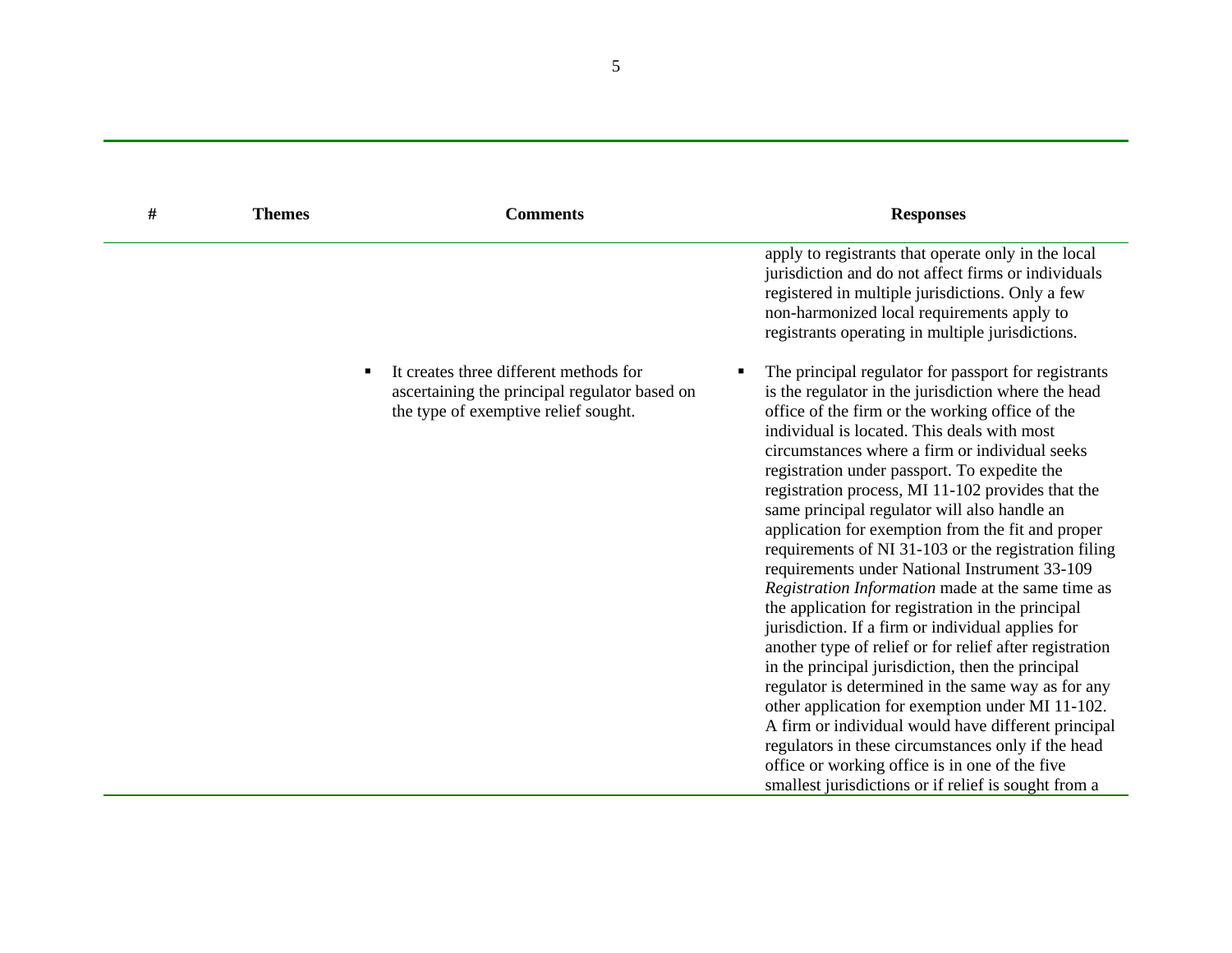| $\#$ | <b>Themes</b> | <b>Comments</b>                                                                                                                                                                                                                                                                                                                                                                                                                                                                                                                        | <b>Responses</b>                                                                                                                                                                                                                                                                                                                                                                                                                                                                                                              |
|------|---------------|----------------------------------------------------------------------------------------------------------------------------------------------------------------------------------------------------------------------------------------------------------------------------------------------------------------------------------------------------------------------------------------------------------------------------------------------------------------------------------------------------------------------------------------|-------------------------------------------------------------------------------------------------------------------------------------------------------------------------------------------------------------------------------------------------------------------------------------------------------------------------------------------------------------------------------------------------------------------------------------------------------------------------------------------------------------------------------|
|      |               |                                                                                                                                                                                                                                                                                                                                                                                                                                                                                                                                        | requirement that does not apply in the principal<br>jurisdiction.                                                                                                                                                                                                                                                                                                                                                                                                                                                             |
|      |               | Ontario's decision not to participate in passport<br>٠<br>adds to the complexity. Allowing the Ontario<br>Securities Commission (OSC) to act as a<br>principal regulator under passport simplifies<br>the process for registrants whose principal<br>jurisdiction is Ontario. But the fact that Ontario<br>is not willing to accept that another jurisdiction<br>act as principal jurisdiction for non-Ontario<br>registrants creates significant inefficiencies.                                                                      | CSA members in passport jurisdictions would<br>welcome a decision by Ontario to join passport.<br>Meanwhile, CSA is implementing the passport<br>system and interfaces to make the securities<br>regulatory system as efficient and effective as<br>possible in the circumstances for all market<br>participants who want to gain access to the capital<br>markets in both passport jurisdictions and Ontario.<br>The OSC has participated in developing the<br>interfaces between the passport jurisdictions and<br>Ontario. |
|      |               | The fact that some jurisdictions have delegated<br>٠<br>their registration functions to the Investment<br>Industry Regulatory Organization of Canada<br>(IIROC), and others have not, is at odds with<br>the objectives of the passport system. CSA<br>should adopt a uniform policy on the<br>delegation of registration functions to IIROC<br>and the Mutual Fund Dealers Association to<br>further streamline the registration regime<br>across Canada and potentially generate<br>additional administrative and cost efficiencies. | Delegation of registration functions to SROs is<br>outside the scope of the passport project. However,<br>we have designed the passport and interface system<br>to work efficiently with different delegation<br>arrangements among jurisdictions.                                                                                                                                                                                                                                                                            |
|      |               | There are discrepancies in the scope of<br>٠                                                                                                                                                                                                                                                                                                                                                                                                                                                                                           | A firm or individual wishing to register in a non-                                                                                                                                                                                                                                                                                                                                                                                                                                                                            |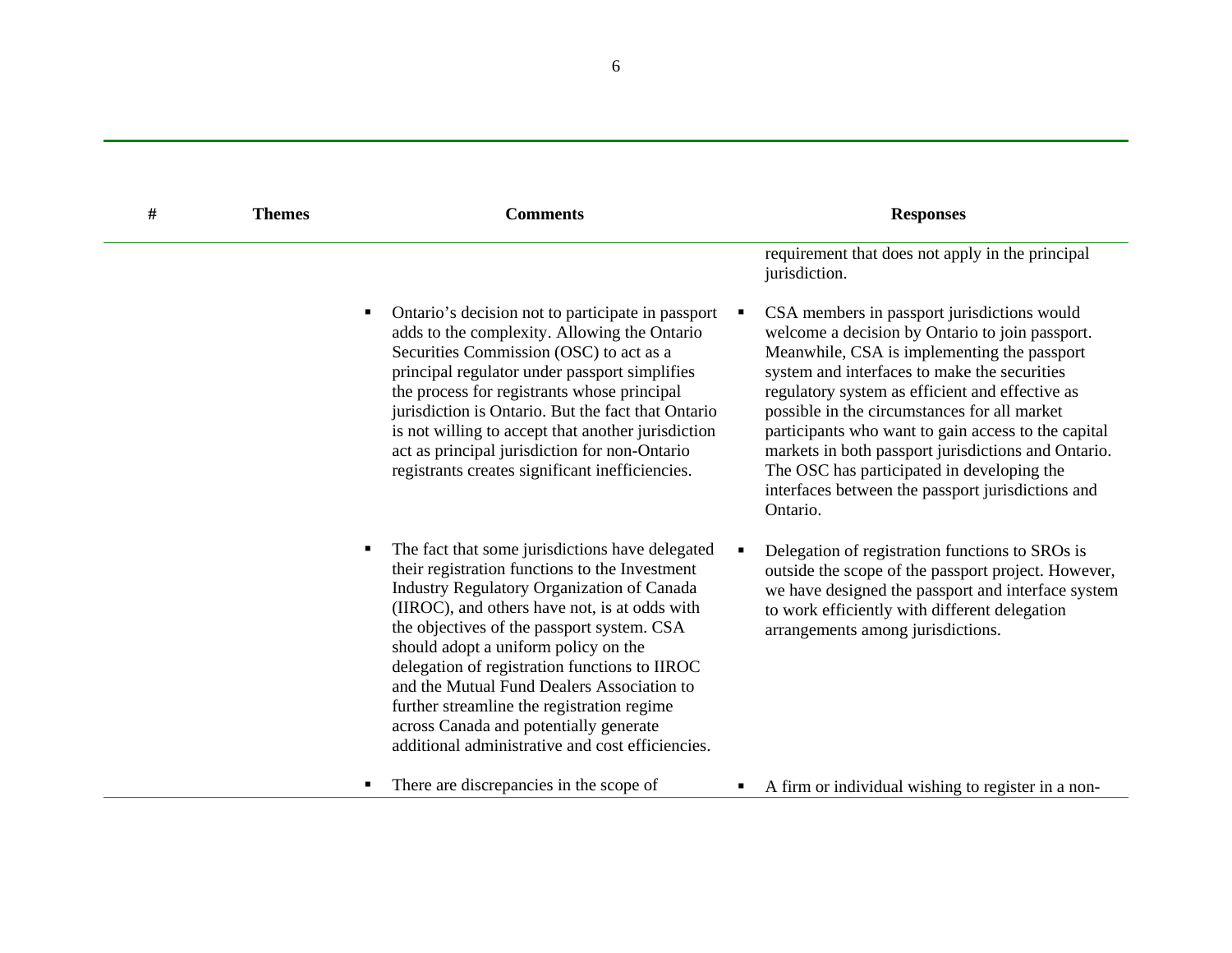| # | <b>Themes</b> | <b>Comments</b>                                                                                                                                                                                                                                                                            | <b>Responses</b>                                                                                                                                                                                                                                                                                                                                                                                                                                                                                                                                                                                                                                                                                                                                                                                                                                                                                                                                                                                                                                                                                                                                                                                                                                                                                                                   |
|---|---------------|--------------------------------------------------------------------------------------------------------------------------------------------------------------------------------------------------------------------------------------------------------------------------------------------|------------------------------------------------------------------------------------------------------------------------------------------------------------------------------------------------------------------------------------------------------------------------------------------------------------------------------------------------------------------------------------------------------------------------------------------------------------------------------------------------------------------------------------------------------------------------------------------------------------------------------------------------------------------------------------------------------------------------------------------------------------------------------------------------------------------------------------------------------------------------------------------------------------------------------------------------------------------------------------------------------------------------------------------------------------------------------------------------------------------------------------------------------------------------------------------------------------------------------------------------------------------------------------------------------------------------------------|
|   |               | delegation to IIROC among delegating<br>jurisdictions that would require a firm or<br>individual to deal with two regulators and<br>IIROC depending on the principal jurisdiction<br>and the type of registration and the non-<br>principal jurisdictions where registration is<br>sought. | principal passport jurisdiction under MI 11-102<br>deals only with its principal regulator. If the<br>principal regulator has delegated registration to<br>IIROC, IIROC makes the registration decision<br>instead of the principal regulator. The system for<br>registering an IIROC member firm or<br>representative works with different delegation<br>arrangements as follows.<br>o No delegation to IIROC: a firm would make its<br>submission to, and deal only with, the principal<br>regulator, except if the firm is seeking<br>registration in Ontario and Ontario is a non-<br>principal jurisdiction. The principal regulator<br>will deal directly with IIROC to ensure the<br>firm is a member of IIROC before granting<br>registration. Once the principal regulator<br>grants registration, the firm is automatically<br>registered in the non-principal passport<br>jurisdictions in which it is seeking registration.<br>If the firm is seeking registration in Ontario,<br>the firm makes its submission to the OSC and<br>the principal regulator coordinates its decision<br>with the OSC.<br>o Delegation to IIROC: the process is the same<br>except that the firm deals with the relevant<br>office of IIROC for the principal regulator's<br>jurisdiction.<br>o Individuals make their submissions on NRD |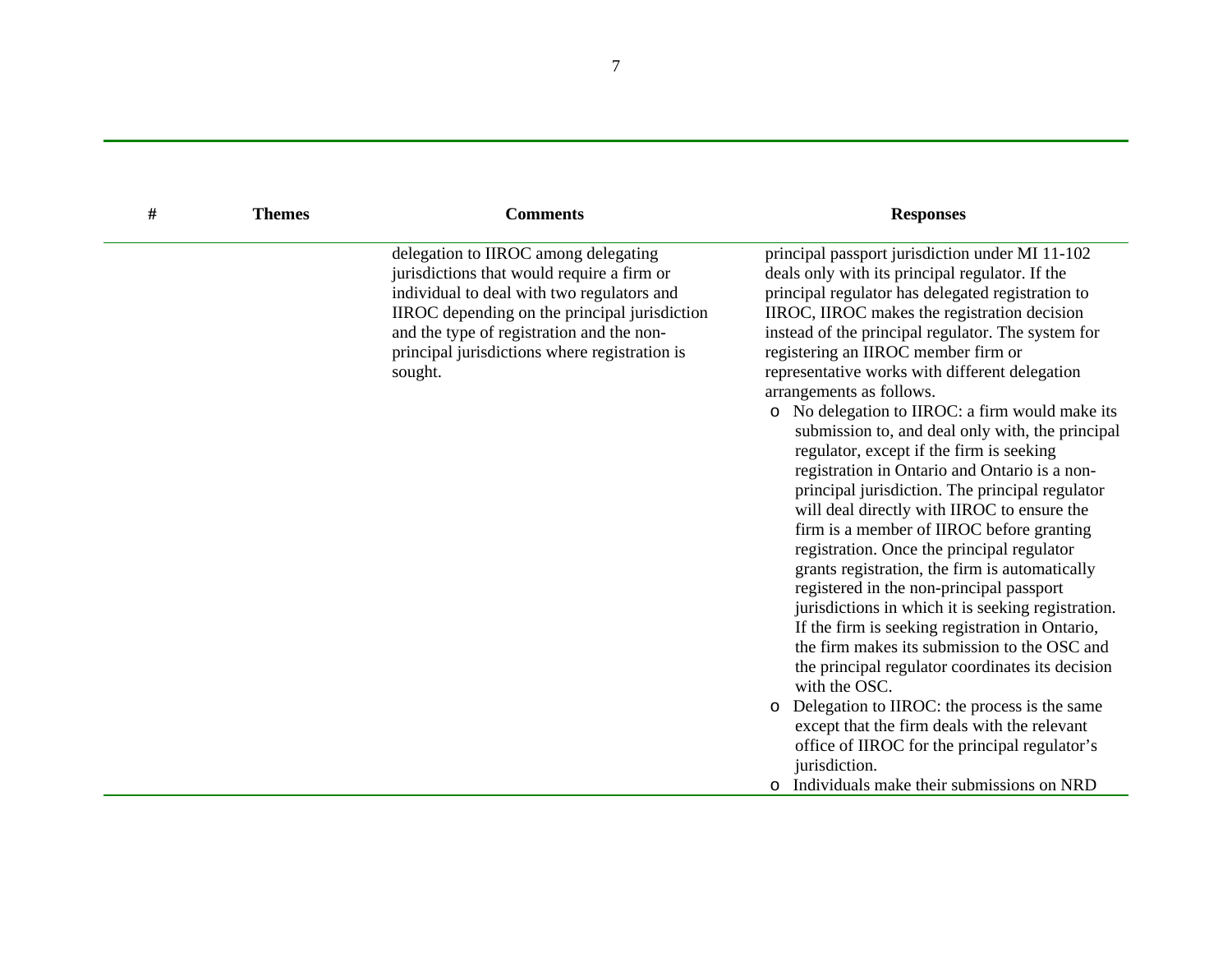| #                | <b>Themes</b>                                                                                  | <b>Comments</b>                                                                                                                                                                                                                                                                                                                                | <b>Responses</b>                                                                                                                                                                                                                                                                                                                                                                                                                                |
|------------------|------------------------------------------------------------------------------------------------|------------------------------------------------------------------------------------------------------------------------------------------------------------------------------------------------------------------------------------------------------------------------------------------------------------------------------------------------|-------------------------------------------------------------------------------------------------------------------------------------------------------------------------------------------------------------------------------------------------------------------------------------------------------------------------------------------------------------------------------------------------------------------------------------------------|
|                  |                                                                                                |                                                                                                                                                                                                                                                                                                                                                | and identify the jurisdictions where they seek<br>registration. NRD automatically directs the<br>submission to the appropriate entity in each<br>jurisdiction, i.e., the securities regulator or the<br>relevant office of IIROC in the jurisdiction.                                                                                                                                                                                           |
| 3.               | <b>Ontario</b><br>registration Act<br>amendments and<br>harmonization                          | One commenter reiterated its view that the Ontario<br>government's proposal to move a substantial<br>number of NI 31-103 provisions into the Ontario<br>Securities Act undermines the CSA's commitment<br>to a harmonized approach to securities regulation<br>across Canada.                                                                  | CSA is committed to harmonizing, simplifying and<br>streamlining regulatory requirements and will continue<br>to work with all governments towards this goal.                                                                                                                                                                                                                                                                                   |
| $\overline{4}$ . | Acknowledgement<br>for automatic firm<br>registration<br>(section $6.3(1)(b)$ of<br>MI 11-102) | One commenter urged CSA to add a time limit for<br>the non-principal regulator to make the<br>acknowledgement on NRD, for example within one<br>business day of receiving the submission.                                                                                                                                                      | We have revised MI 11-102 to eliminate the need for an<br>acknowledgement. The registration of a firm in a non-<br>principal passport jurisdiction will be automatic upon<br>filing. The passport regulator will manually record the<br>legal date of registration of a firm in the non-principal<br>jurisdiction and notify the firm. The notification will<br>explain why this date may be earlier than the 'effective<br>date' shown on NRD. |
| 5.               | <b>Interface</b><br>registration<br>(section $6.2(2)$ of<br>NP 11-204                          | One commenter recommended that the Ontario<br>office of IIROC advise the principal regulator of its<br>decision relating to an interface registration within<br>the same time-frame as the OSC for individuals not<br>registering as representatives of an investment<br>dealer, i.e. one business day of receiving the<br>interface document. | IIROC agreed to use the same timeframe for making<br>decisions as the OSC.                                                                                                                                                                                                                                                                                                                                                                      |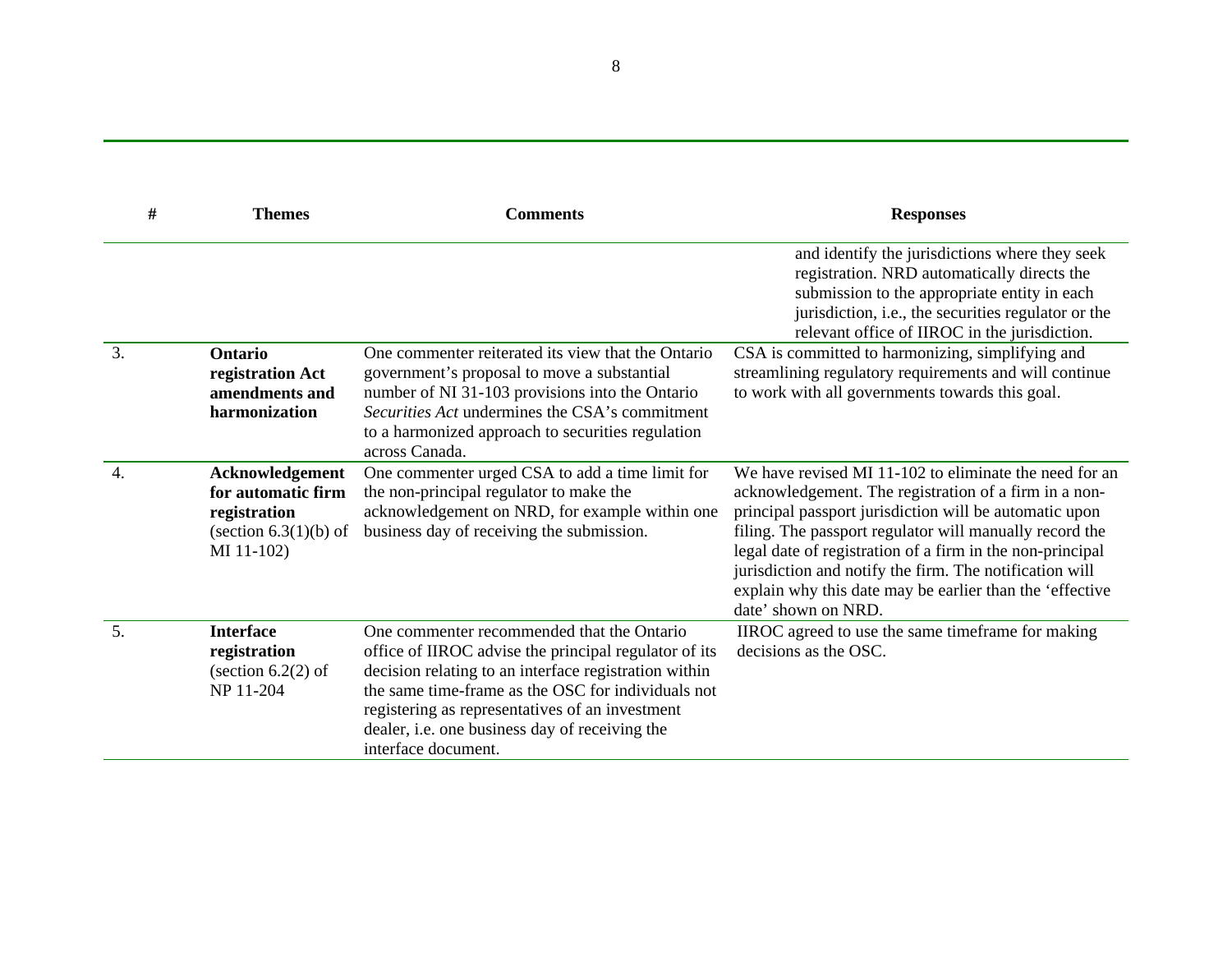| #  | <b>Themes</b>                | <b>Comments</b>                                                                                                                                                                                                                                                                    | <b>Responses</b>                                                                                                                                                                                                                                                                                                                                                                                                                                                                                                            |
|----|------------------------------|------------------------------------------------------------------------------------------------------------------------------------------------------------------------------------------------------------------------------------------------------------------------------------|-----------------------------------------------------------------------------------------------------------------------------------------------------------------------------------------------------------------------------------------------------------------------------------------------------------------------------------------------------------------------------------------------------------------------------------------------------------------------------------------------------------------------------|
| 6. | Fees                         | Two commenters suggested eliminating or reducing<br>fees in non-principal jurisdictions under passport.<br>One commenter urged CSA, at a minimum, to<br>advise how CSA will assess the effectiveness and<br>efficiency of the passport system in the absence of<br>fee reductions. | Fees for prospectus filings and registration are mainly<br>'participation fees,' through which market participants<br>who access the capital markets in a jurisdiction<br>contribute to the cost of maintaining the regulatory<br>system that oversees those markets. Although passport<br>will reduce costs for market participants, the cost of<br>operating the regulatory system will not decrease<br>significantly because of passport.                                                                                |
|    |                              |                                                                                                                                                                                                                                                                                    | At the request of the Council of Ministers, the passport<br>regulators are conducting a review of their fee<br>structures and have provided a preliminary report to the<br>Council of Ministers. CSA does not expect any fee<br>changes implemented following the fee review to<br>eliminate the requirement to pay prospectus filing and<br>registration fees in non-principal passport jurisdictions.<br>CSA is also considering how to assess the effectiveness<br>and efficiency of the passport system more generally. |
| 7. | <b>Mobility</b><br>exemption | One commenter thought that the decision to retain<br>limits on broker mobility in the mobility<br>exemption in proposed NI 31-103 is inconsistent<br>with the principles of passport.                                                                                              | The mobility exemption provides flexibility to dealers<br>for the mobility of their clients, by letting a firm or<br>individual not registered in a jurisdiction deal with a<br>few clients who move there. If more clients move to the<br>jurisdiction, or the firm or individual wishes to solicit<br>clients there, MI 11-102 allows the firm or individual<br>to register automatically in the non-principal passport<br>jurisdiction to obtain full access to the market in that<br>jurisdiction.                      |
| 8. | Proficiency                  | One commenter requested that, if a foreign                                                                                                                                                                                                                                         | Under passport, a foreign registrant can apply to the                                                                                                                                                                                                                                                                                                                                                                                                                                                                       |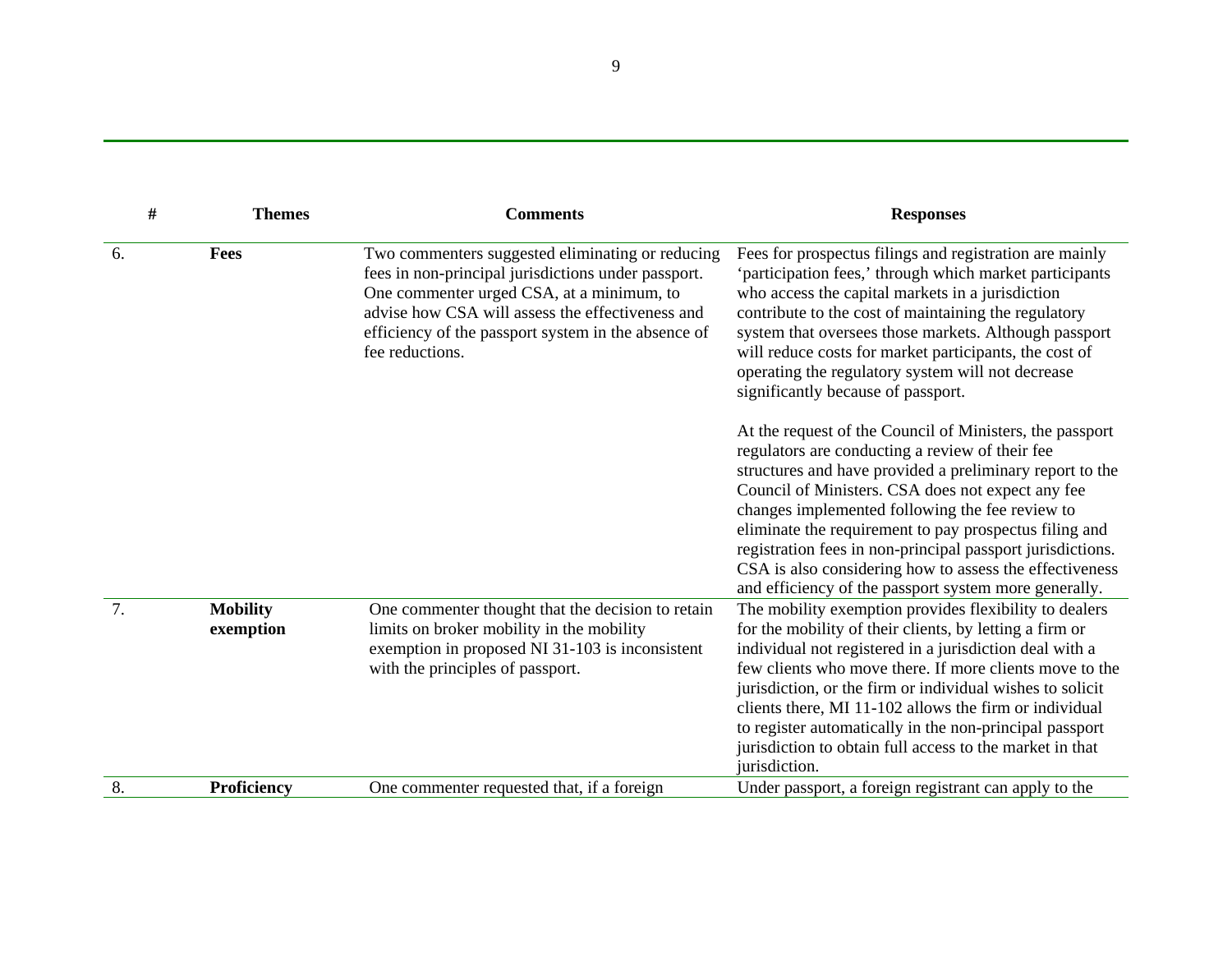| #   | <b>Themes</b>                                                                                                                                                                                                          | <b>Comments</b>                                                                                                                                                                                                                                                                                                                                                                                                                                                                                                                                                                                                                                         | <b>Responses</b>                                                                                                                                                                                                                                                                                                                                                                                                                                                                      |
|-----|------------------------------------------------------------------------------------------------------------------------------------------------------------------------------------------------------------------------|---------------------------------------------------------------------------------------------------------------------------------------------------------------------------------------------------------------------------------------------------------------------------------------------------------------------------------------------------------------------------------------------------------------------------------------------------------------------------------------------------------------------------------------------------------------------------------------------------------------------------------------------------------|---------------------------------------------------------------------------------------------------------------------------------------------------------------------------------------------------------------------------------------------------------------------------------------------------------------------------------------------------------------------------------------------------------------------------------------------------------------------------------------|
|     | requirements for<br>foreign registrants                                                                                                                                                                                | registrant is subject to the competency<br>requirements of an equivalent regulatory regime,<br>CSA recognize those regulatory requirements<br>instead of imposing additional proficiency<br>requirements on foreign registrants, e.g., their<br>chief compliance officer.                                                                                                                                                                                                                                                                                                                                                                               | principal regulator to accept equivalent proficiency<br>requirements. If the principal regulator grants relief<br>from the proficiency requirements of NI 31-103, the<br>exemption will apply automatically in non-principal<br>passport jurisdictions. CSA will review on an on-going<br>basis equivalent proficiency requirements to determine<br>whether amendments to NI 31-103, or other action, is<br>necessary.                                                                |
| 9.  | <b>Novel exemptive</b><br>relief applications<br>under National<br><b>Policy 11-203</b><br><b>Process for</b><br><b>Exemptive Relief</b><br><b>Applications in</b><br><b>Multiple</b><br>Jurisdictions (NP<br>$11-203$ | One commenter said that it is not always clear who<br>the ultimate decision-maker is when an exemptive<br>relief application involves a novel issue. The<br>experience of some of its members is that the<br>principal regulator acts more like a spokesperson<br>to facilitate building consensus among regulators<br>on the outcome of novel applications. This can<br>result in a lack of transparency (not knowing the<br>source of a comment) and significant delays in the<br>decision-making process. The commenter urged<br>CSA to clarify and streamline the review and<br>decision-making process for novel exemptive<br>relief applications. | CSA has put mechanisms in place to ensure<br>consistency in decision-making across jurisdictions<br>under passport. Some of these processes involve the<br>principal regulator consulting with one or more non-<br>principal regulators on a novel exemptive relief<br>application. Although this consultation may take place,<br>only the principal regulator makes the decision and that<br>decision has automatic effect in the relevant non-<br>principal passport jurisdictions. |
| 10. | <b>Revocation or</b><br>variation of mutual<br>reliance review<br>system (MRRS)<br>decision made<br>before March 17,<br>2008 (section 9.4 of                                                                           | One commenter thought that having made an<br>MRRS decision before March 17, 2008 is not a<br>good reason to go back to the MRRS process to<br>revoke or vary that decision. The commenter<br>recommended that CSA permit the filing of a<br>revocation or variance application for a pre-March<br>17, 2008 MRRS decision as a passport application                                                                                                                                                                                                                                                                                                      | Under MRRS, each jurisdiction made a decision on the<br>application for exemptive relief and the decision<br>document issued by the principal regulator was<br>'evidence' of the principal regulator's and each non-<br>principal regulator's decision. Therefore, to revoke or<br>vary an MRRS decision, each regulator that made the<br>MRRS decision must revoke or vary it. This is not                                                                                           |